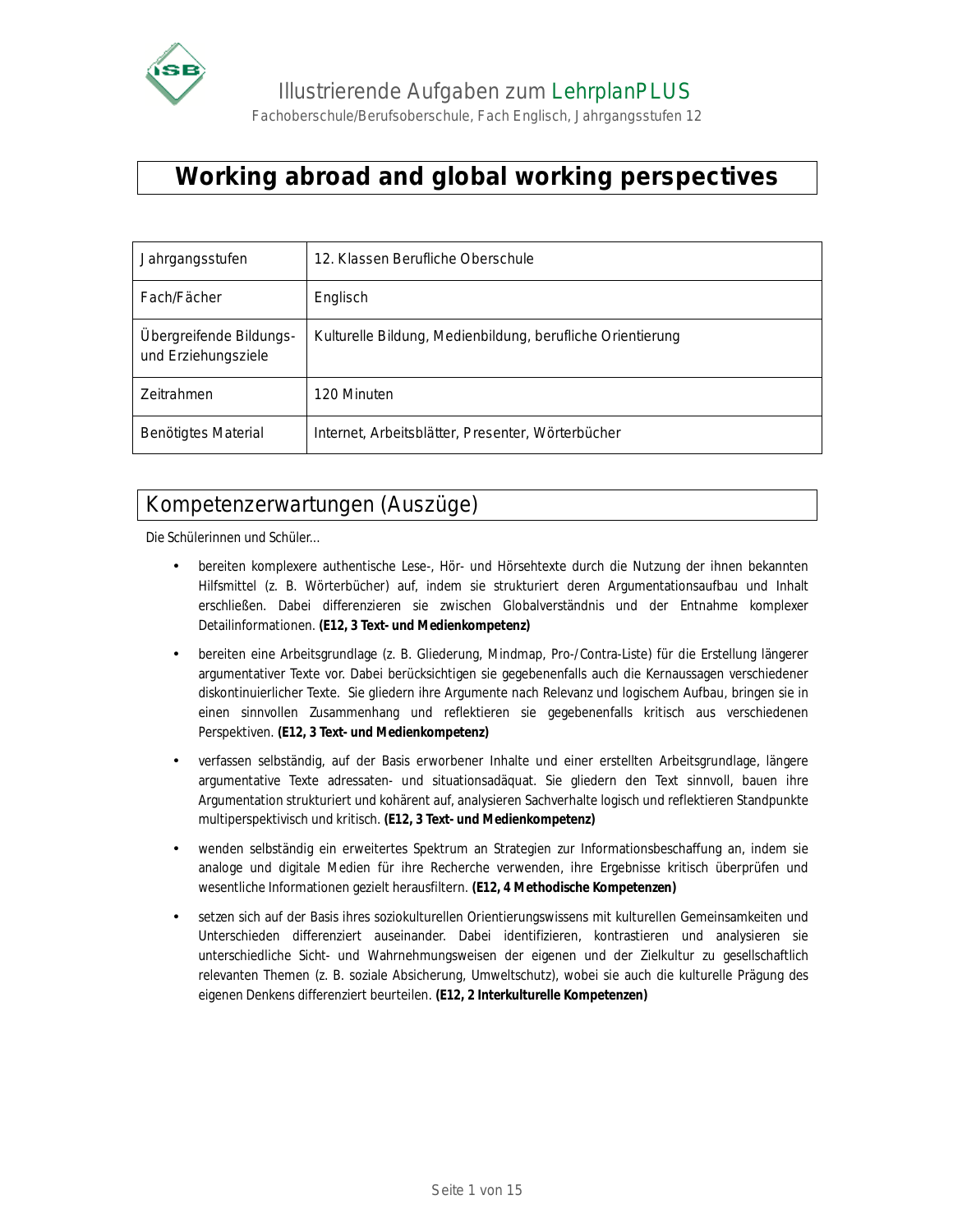

Fachoberschule/Berufsoberschule, Fach Englisch, Jahrgangsstufen 12

### Aufgabe

#### **Situation:**

As more and more of your fellow students are speaking about their plans after the final exams and start evaluating future working perspectives, your teacher picks up the topic and asks you to bring the ideas and material you have collected already to the classroom, as it might be interesting when speaking about work and working perspectives.

The information you and your classmates provide is plenty and full of interesting aspects. Most of the pupils seem to be especially interested in global working opportunities, as the following two examples show:

One of your classmates tells in class that he has already got an apprenticeship in an international company and that his new employer might even send him abroad during his apprenticeship. He has brought a leaflet in which the company informs about working abroad in general.

Furthermore, another student, who is still not sure about what to do after school, provides an article about global youth unemployment and some interesting statistics.

To get an overview about working possibilities, you decide to create a poster using the information about working abroad which you want to pin up in the entrance hall to inform other students of your school.

Furthermore, you decide to write an article for your student magazine to inform your fellow students about global working perspectives in general.

**Handlungsprodukt**:

Poster mit Aspekten zu internationaler Arbeit

Artikel für die Schülerzeitung zum Thema internationale Arbeitsperspektiven für Jugendliche und Vorzüge und Probleme von internationaler Arbeit.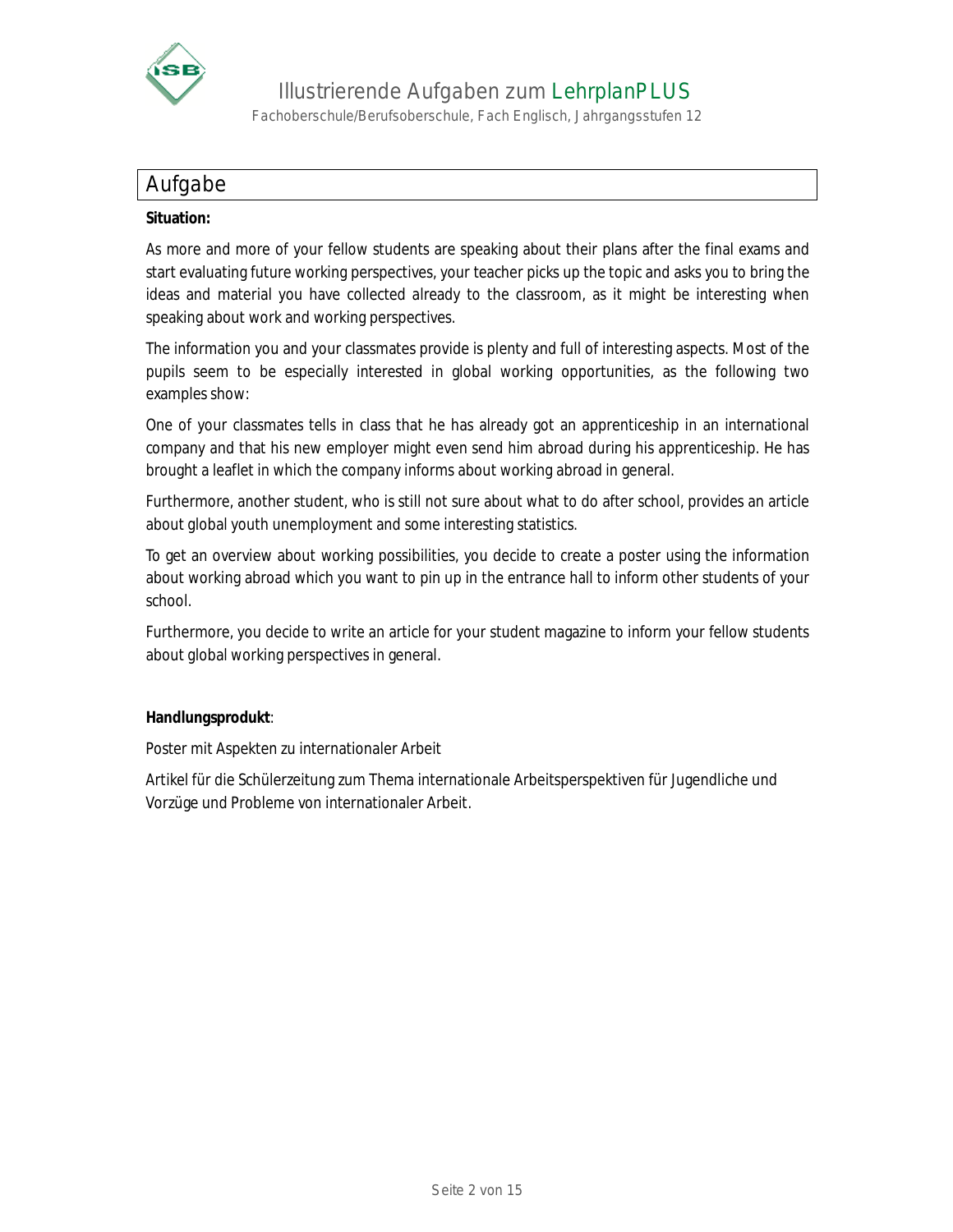

Fachoberschule/Berufsoberschule, Fach Englisch, Jahrgangsstufen 12

**Task 1:**

Before you start working on the provided material, brainstorm the benefits and downsides of working abroad. Discuss ideas with your partner, share them in class and take them down on the poster provided.

**Task 2:**

Now have a closer look at the brochure provided by your fellow student. On its cover are two pictures, as well as some company-based information inside.

Translate the words listed on the frontpage of the leaflet, using your dictionaries. Work with your partner.



<https://pixabay.com/en/personal-group-silhouettes-man-360201/> CC0 Public Domain (22.6.2017) <https://pixabay.com/en/interview-job-search-job-search-1371360> /CC0 Public Domain (22.6.2017)

**Task 3:**

Now read the text provided by the other classmate. Use your dictionaries again to look up new words and answer the Multiple-Choice questions to get a general idea of the article.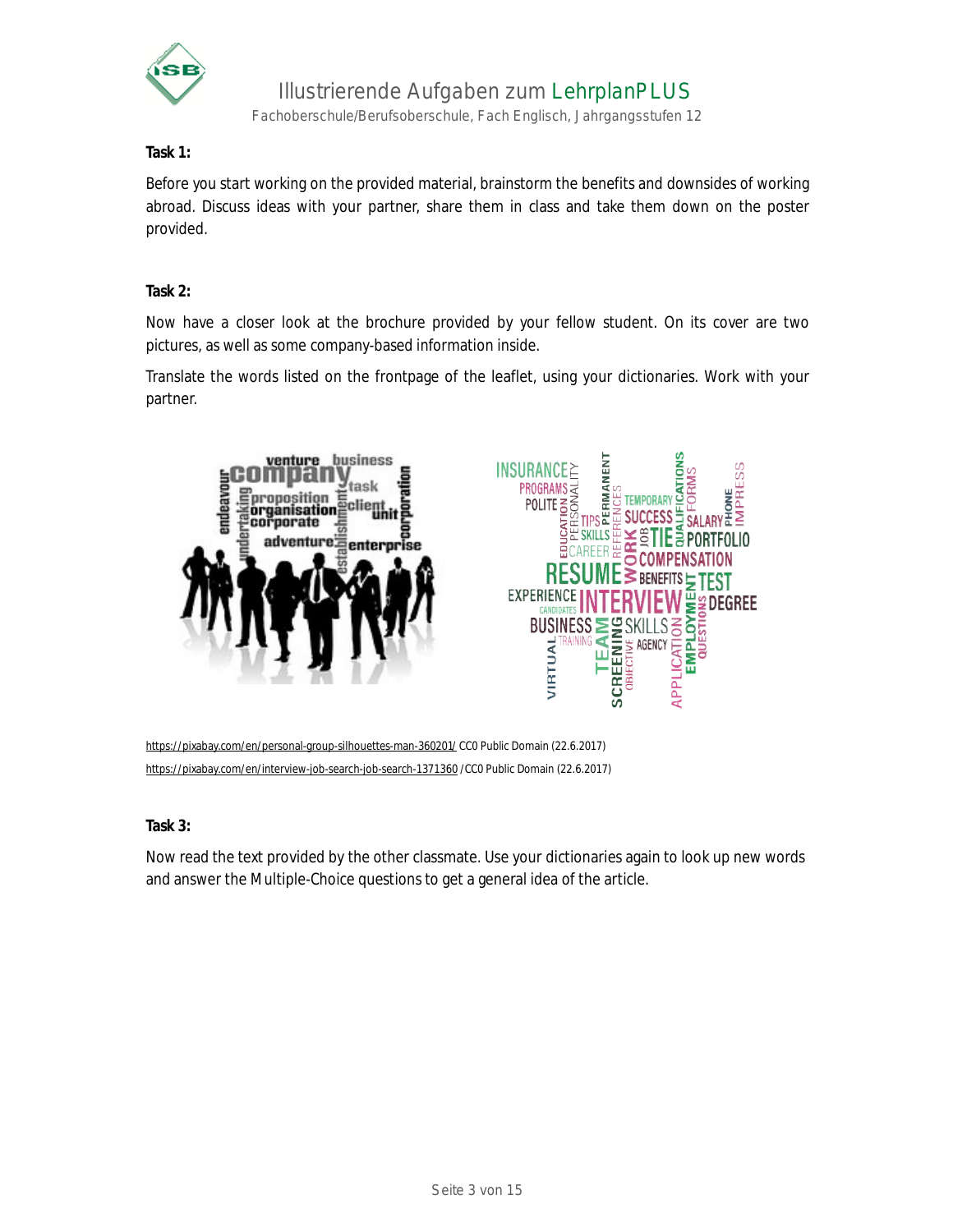

Fachoberschule/Berufsoberschule, Fach Englisch, Jahrgangsstufen 12

**TEXT: High Youth Unemployment Is A Global Time Bomb**

Abschlussprüfung Jahrgangsstufe 12, 2014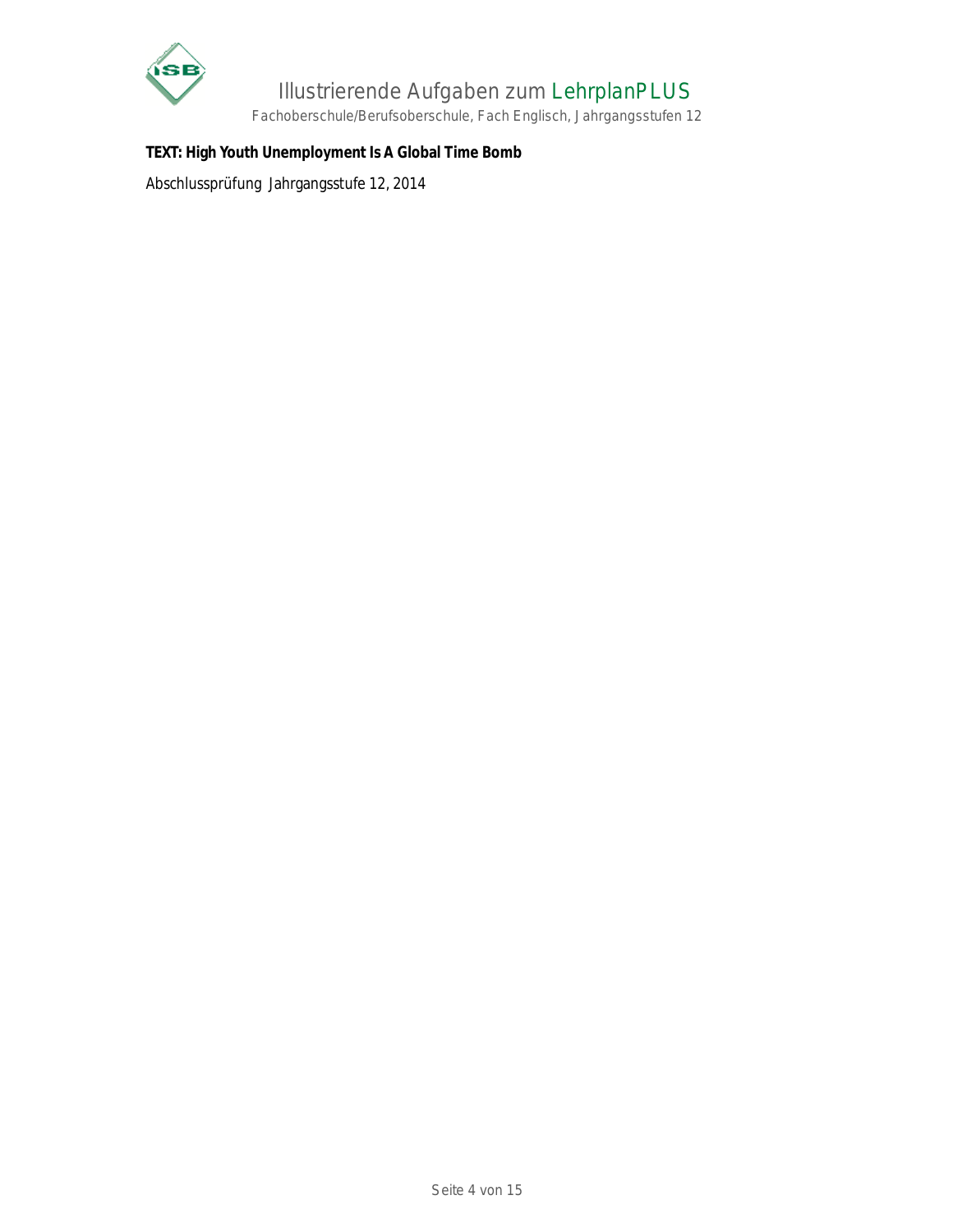

Fachoberschule/Berufsoberschule, Fach Englisch, Jahrgangsstufen 12

#### **Multiple Choice Questions**

Mark the most suitable option with a cross.

1. According to paragraph A, which of the following is true?

|      | A   More than half of young Europeans have no work.                           |  |  |
|------|-------------------------------------------------------------------------------|--|--|
|      | B 25% of young people in the Middle East and North Africa region are jobless. |  |  |
|      | Globally, the youth unemployment rate is 40%.                                 |  |  |
| i Di | New York City has the highest number of jobless youths in the USA.            |  |  |

2. Which of the following reasons why it is hard for young people to find work is mentioned in paragraph B?

| A   | the young people's lack of ambition          |  |  |
|-----|----------------------------------------------|--|--|
| B   | the prejudices of potential employers        |  |  |
|     | C   high expectations of potential employers |  |  |
| l D | the young people's ideas about careers       |  |  |

3. Which effect of youth unemployment, or low-level employment, is **not** mentioned in paragraph C?

| A | a difficult start for young people       |  |
|---|------------------------------------------|--|
| B | violent reactions of disappointed youths |  |
|   | less income for the state                |  |
|   | the gradual decline of family values     |  |

4. According to paragraphs D and F, which of the following is **not** a concern of the global youth?

| A | a healthy natural environment   |
|---|---------------------------------|
| B | unlimited opportunities         |
|   | protection from parental power  |
|   | an end to sexual discrimination |

5. In paragraph E, the writer says that policymakers must focus on those young people who are …

| A | underprivileged. |
|---|------------------|
| B | risk-takers.     |
| С | slow learners.   |
| D | unemployable.    |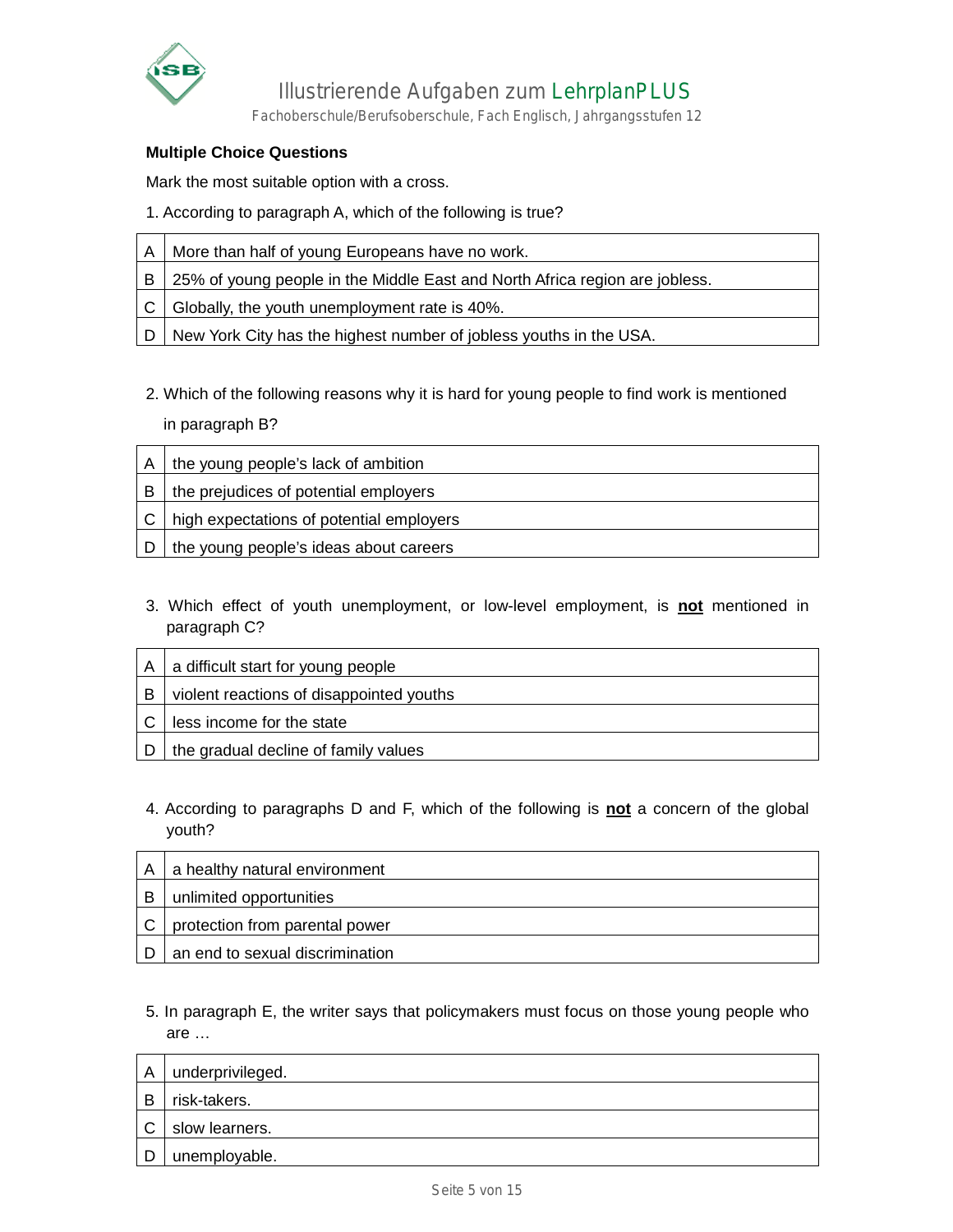

Fachoberschule/Berufsoberschule, Fach Englisch, Jahrgangsstufen 12

#### 6. The "report" mentioned in paragraph D was compiled by …

| Α | the writer.                              |
|---|------------------------------------------|
| B | businesses and non-profit organisations. |
|   | a group of young men and women.          |
|   | a United Nations work group.             |

#### 7. The article is a/an …

| A | appeal to political and economic leaders to act now.     |  |
|---|----------------------------------------------------------|--|
| в | criticism of businesses for acting irresponsibly.        |  |
| C | warning for young people not to rely on government help. |  |
|   | comment on the attitudes of today's young people.        |  |

#### **Task 4:**

Use the information of paragraph A to fill it in the following map on your poster, so that you get an overview about facts and figures of youth unemployment globally.



<https://pixabay.com/en/africa-america-antarctica-art-asia-1356784/> CC-0 Public Domain (22.6.2017)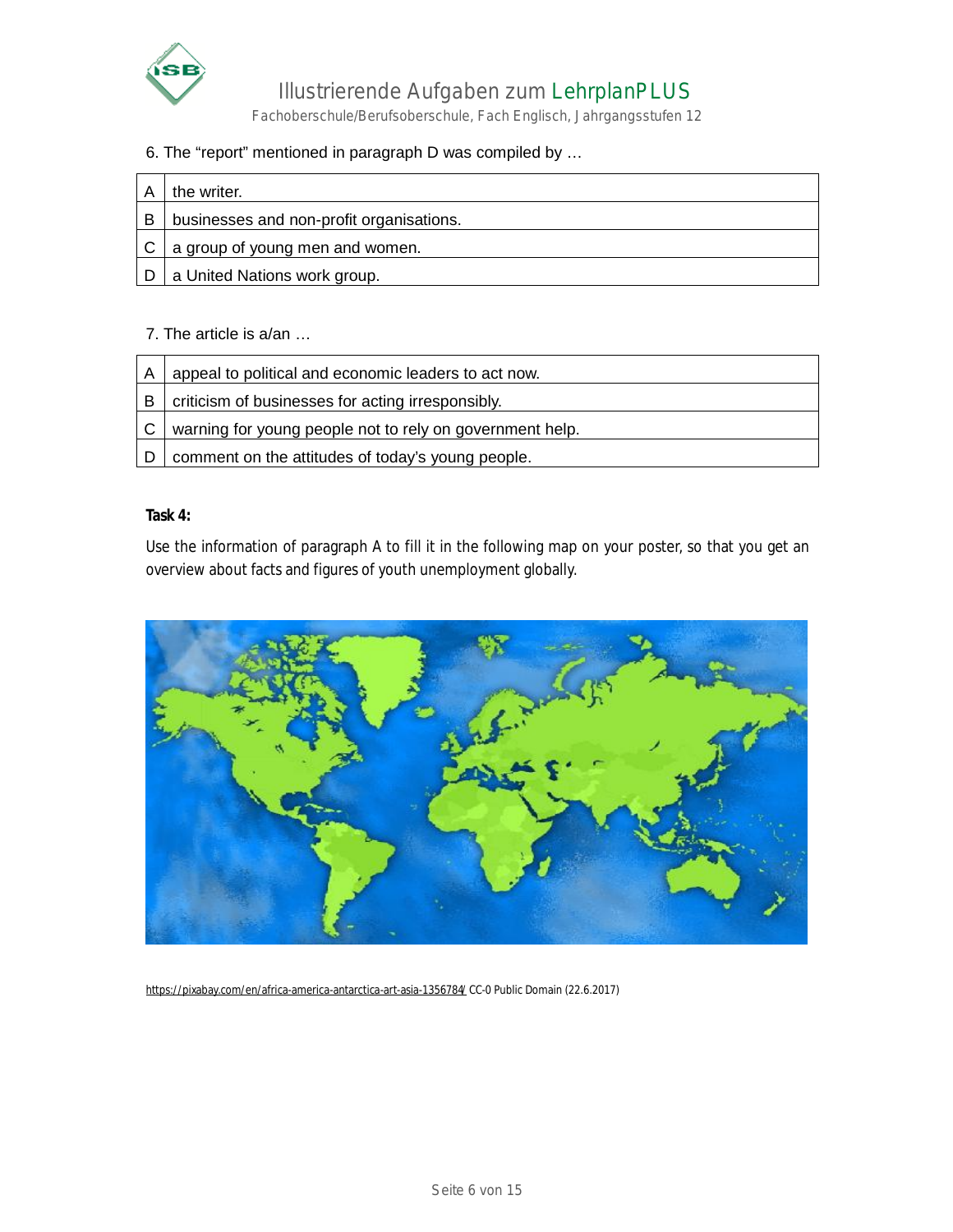

Fachoberschule/Berufsoberschule, Fach Englisch, Jahrgangsstufen 12

**Task 5:**

You agree in class that the poster should contain a final statement to motivate students to work abroad. Therefore, complete the following text with words from paragraphs F and G of the article and add this short text to your poster.

| The task of shaping our world depends on the global __________________. Despite their motivation |             |  |  |  |  |  |  |  |                                                         |     |
|--------------------------------------------------------------------------------------------------|-------------|--|--|--|--|--|--|--|---------------------------------------------------------|-----|
|                                                                                                  | and energy, |  |  |  |  |  |  |  | young people have to consider aspects like ____________ | and |
| . if they want to succeed in making this world a better place for everyone.                      |             |  |  |  |  |  |  |  |                                                         |     |
|                                                                                                  |             |  |  |  |  |  |  |  |                                                         |     |
| what all young people need for solving problems like poverty and hunger all around the world.    |             |  |  |  |  |  |  |  |                                                         |     |

#### **Task 6**

With your findings you want to write an article for the English section of your student magazine, where you want to present the main aspects of working abroad and comment on the aspect of international youth unemployment. Use the main ideas you have collected during the lesson and the following statistics. You might also add facts and figures from the statistics to the map. Write at least 200 words.



### Approximate Average Youth Unemployment 2015

Quelle: eigene Darstellung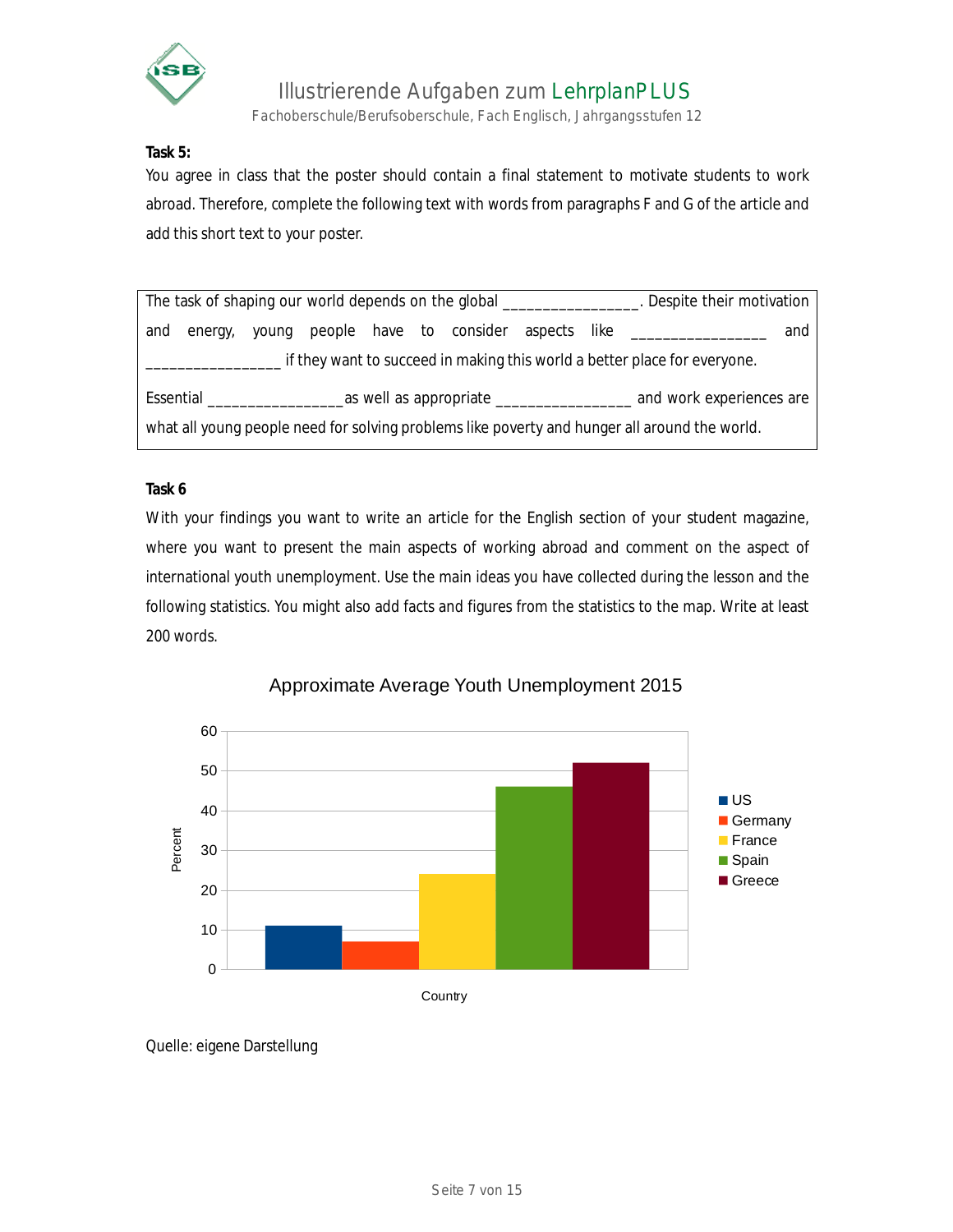

#### **Task 7 – Evaluation:**

Evaluate the lesson by commenting on the following aspects. Mark your opinion by jotting down one dot per item. The further towards the centre you mark, the better the result is.



Quelle: ISB:<http://www.qmbs-bayern.de/index.php?Seite=1169&>, IF 01.2-2 – Zielscheibe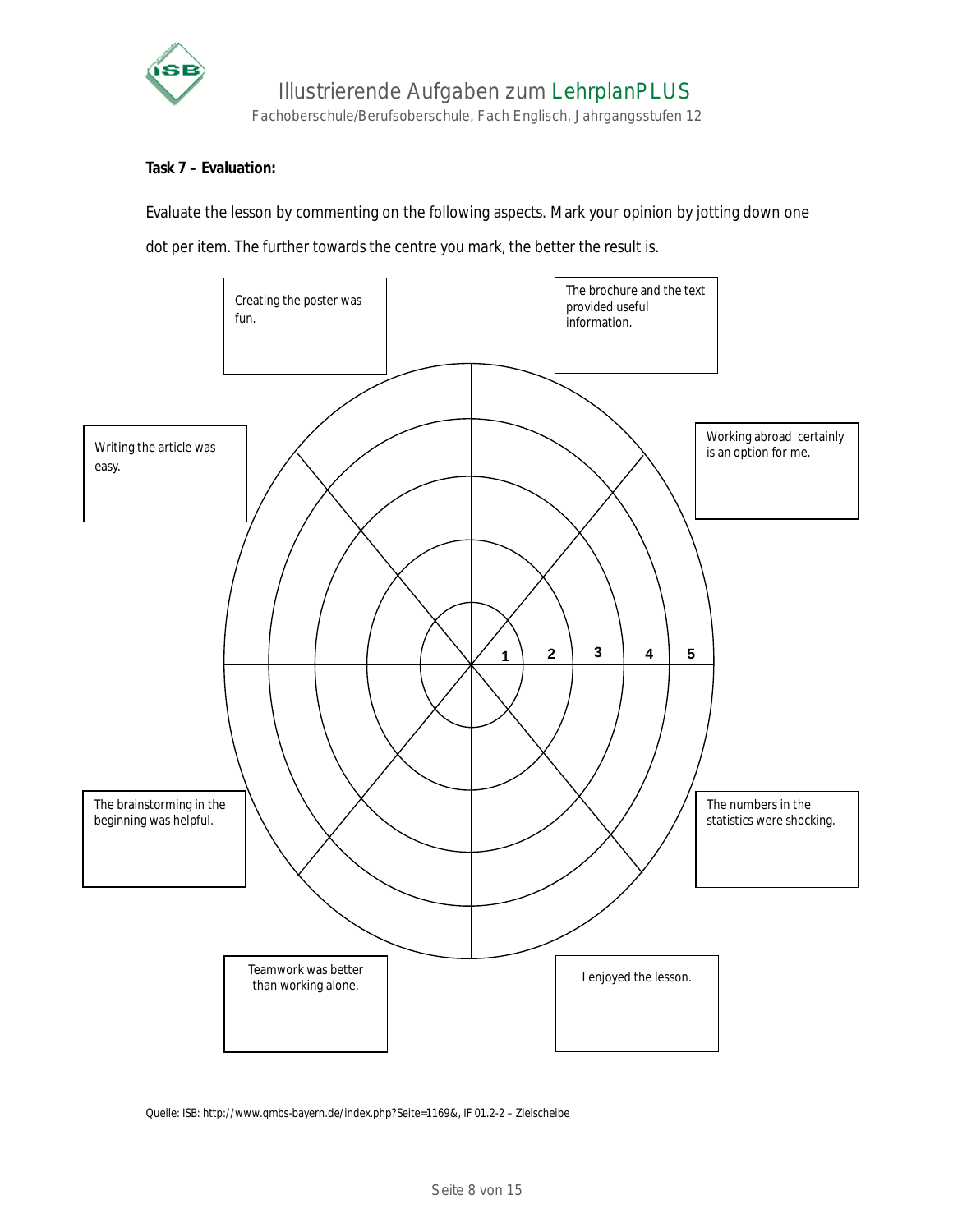

Fachoberschule/Berufsoberschule, Fach Englisch, Jahrgangsstufen 12

Quellen- und Literaturangaben

Leaflet:

<https://pixabay.com/en/personal-group-silhouettes-man-360201/> CC-0 Public Domain (22.6.2017)

<https://pixabay.com/en/interview-job-search-job-search-1371360/> CC-0 Public Domain (22.6.2017)

Weltkarte:

<https://pixabay.com/en/africa-america-antarctica-art-asia-1356784/> CC-0 Public Domain (22.6.2017)

Text und Aufgaben:

Fachabiturprüfung 2014 Englisch

<http://www.theguardian.com/commentisfree/2013/jul/09/youth-unemployment-long-term>effects; (22.6.2017) (adapted)

Statistik:

eigene Darstellung

<http://globaleconomicanalysis.blogspot.de/2013/03/youth-unemployment-rates-us>germany.html, (22.6.2017)

Feedback:

ISB:<http://www.qmbs-bayern.de/index.php?Seite=1169&>, IF 01.2-2 – Zielscheibe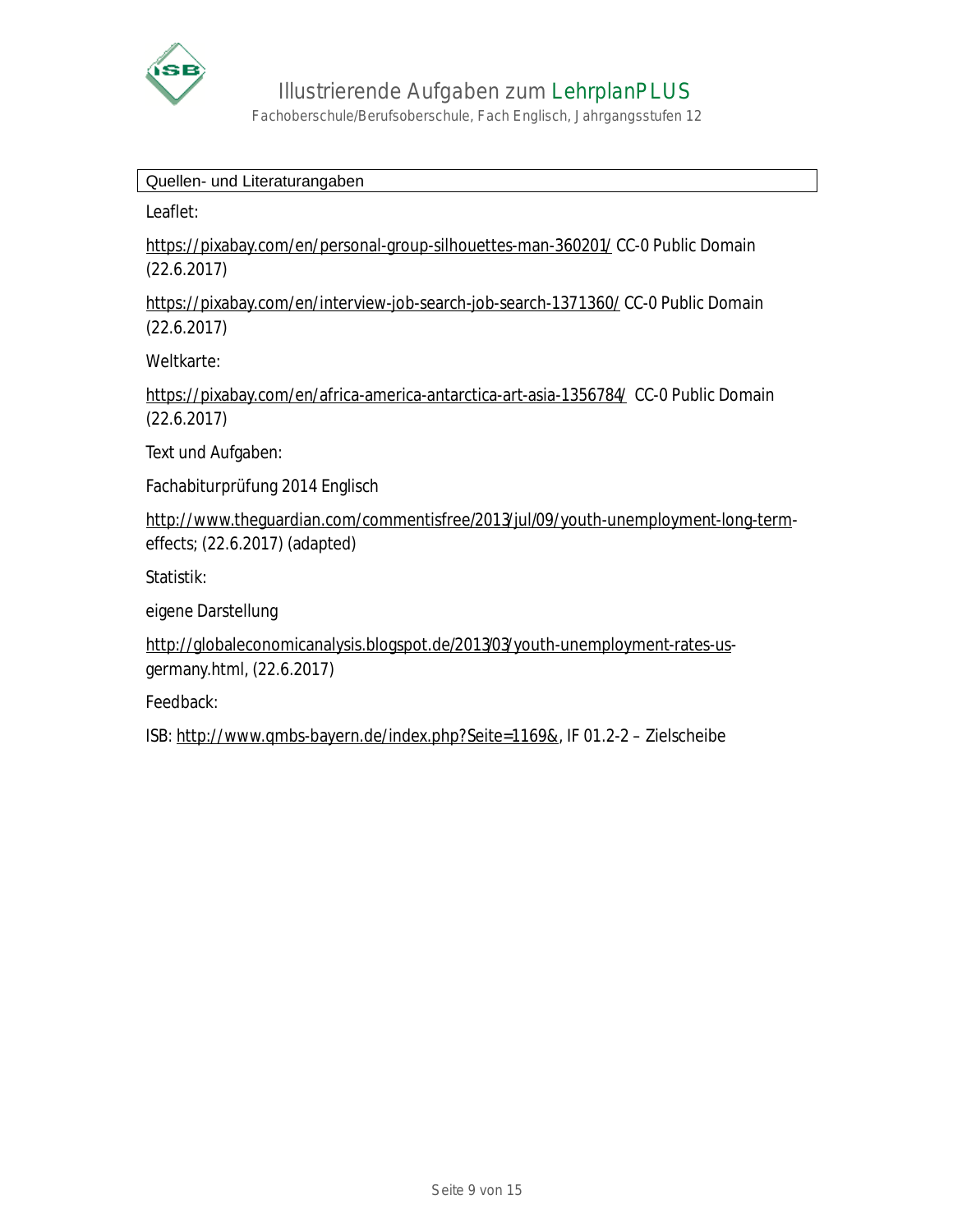

Fachoberschule/Berufsoberschule, Fach Englisch, Jahrgangsstufen 12

### Hinweise zum Unterricht

| Inhalt / Handlungen / mögliche<br>Handlungsprodukte                                                                                           | Sozialform /<br>Methode                            | Zeitbedarf | <b>Material</b>                            | Bemerkung                                                                                                                                                                                                                            |  |
|-----------------------------------------------------------------------------------------------------------------------------------------------|----------------------------------------------------|------------|--------------------------------------------|--------------------------------------------------------------------------------------------------------------------------------------------------------------------------------------------------------------------------------------|--|
| Einführung der Situation<br>anhand der Situation.                                                                                             | Unterrichts-<br>gespräch (UG)                      | 5 Min.     | <b>Visualizer</b>                          |                                                                                                                                                                                                                                      |  |
| Task 1: Brainstorming: Vorteile<br>und Nachteile internationaler<br>Arbeit.                                                                   | Einzelarbeit<br>(EA),<br>Partnerarbeit<br>(PA), UG | 15 Min.    | Poster                                     |                                                                                                                                                                                                                                      |  |
| Task 2: Vokabelarbeit anhand<br>des Deckblatts der Broschüre                                                                                  | PA, UG                                             | 20 Min.    | Broschüre,<br>einsprachige<br>Wörterbücher | <b>Alternativ Online-</b><br>Wörterbücher als<br>Ergänzung<br>Konzentration auf nur<br>ein Bild möglich                                                                                                                              |  |
| Task 3: Textarbeit und<br>Vokabelarbeit, bearbeiten und<br>besprechen der Aufgaben um<br>Inhalte für das Poster zu<br>sammeln.                | EA. UG                                             | 40 Min.    | Text,<br>einsprachige<br>Wörterbücher      | Vertiefte Besprechung<br>der Textinhalte<br><b>Alternativ Online-</b><br>Wörterbücher als<br>Ergänzung                                                                                                                               |  |
| Task 4: Weitergestaltung des<br>Posters anhand der Inhalte des<br>Textteils A.                                                                | <b>PA</b><br>(alternativ GA)                       | 10 Min.    | Poster                                     | Alternativ können<br>Informationen aus<br>weiteren Textstellen<br>eingearbeitet werden.<br>Zudem kann eine Zahl<br>bzw. ein Fakt durch<br>die Lehrkraft als<br>Beispiel vorgegeben<br>werden, um die<br>Aufgabe zu<br>verdeutlichen. |  |
| Task 5: Erarbeitung eines final<br>statements als Appell auf dem<br>Poster anhand der Inhalte der<br>Paragraphen F und G (Gapped<br>Summary). | EA, UG                                             | 10 Min.    | Poster,<br><b>Text</b>                     | <b>Alternativ PA</b>                                                                                                                                                                                                                 |  |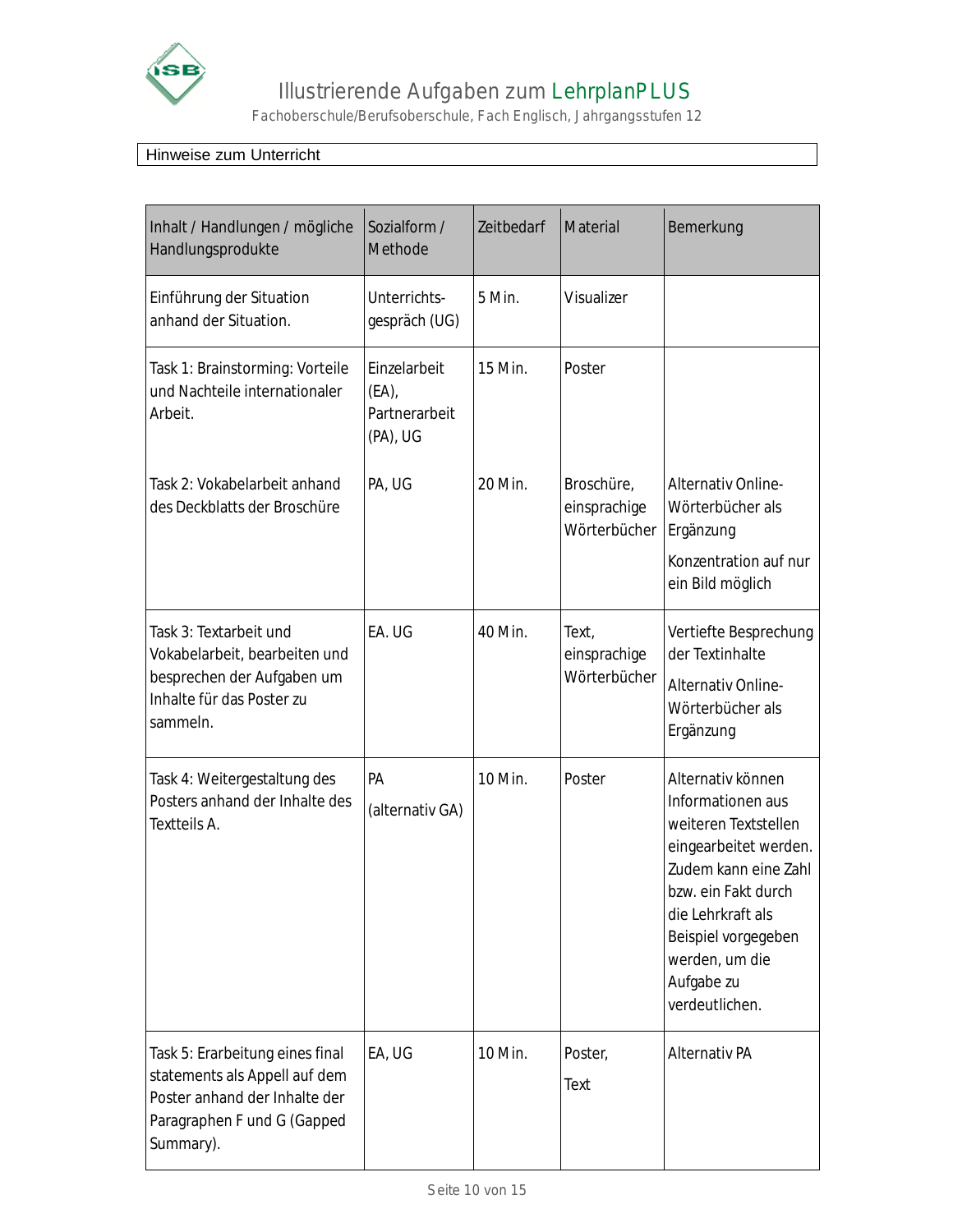

 $\overline{1}$ 

# Illustrierende Aufgaben zum LehrplanPLUS

Fachoberschule/Berufsoberschule, Fach Englisch, Jahrgangsstufen 12

| Task 6: Erarbeitung eines Textes<br>für die Schülerzeitung anhand<br>der gesammelten<br>Informationen und einer<br>Statistik. | PA, GA | 30 Min.  | Text, Poster,<br>Statistik,<br>Wörterbücher | Dieses Material kann<br>beliebig durch eigene<br>Darstellungen, Bilder,<br>Cartoons o.ä. ergänzt<br>werden. |
|-------------------------------------------------------------------------------------------------------------------------------|--------|----------|---------------------------------------------|-------------------------------------------------------------------------------------------------------------|
| Task 7: Evaluation: Die SuS<br>beantworten Fragen zum Inhalt,<br>den Methoden und<br>Arbeitsformen.                           | FА     | $5$ Min. | <b>Zielscheibe</b>                          | Alternativ können die<br>Ergebnisse nach der<br>Auswertung<br>besprochen werden.                            |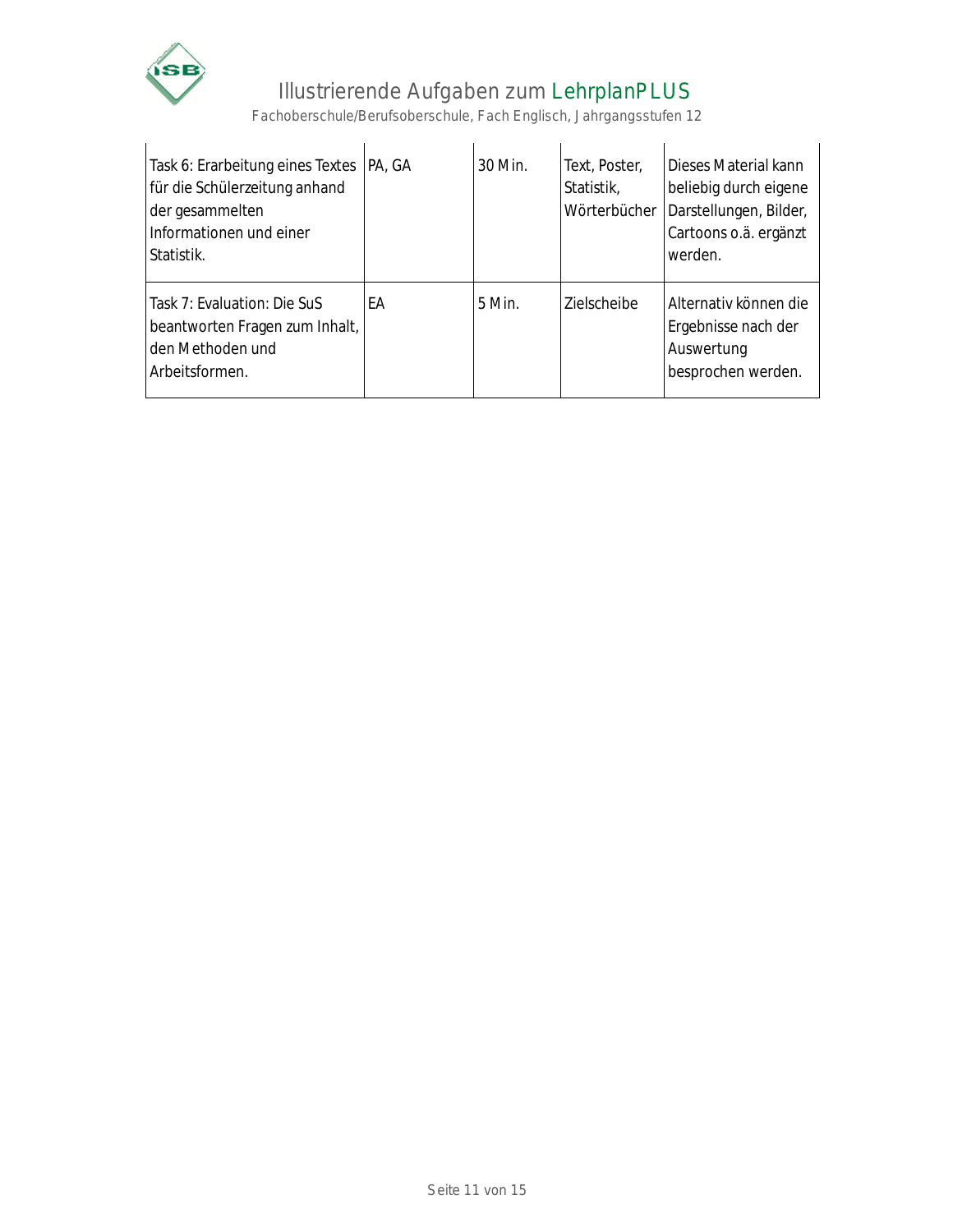

Fachoberschule/Berufsoberschule, Fach Englisch, Jahrgangsstufen 12

Beispiele für Produkte und Lösungen der Schülerinnen und Schüler

#### **Poster:**

#### **Working abroad and global working perspectives**

#### **(Task 1)**

Benefits of working abroad:

- − international/cross-cultural competence
- − perfection of language skills
- − international network

Downsides of working abroad:

- − loneliness
- − intercultural misunderstandings
- − different work-expectations



Pretty low youth unemployment in Germany with about 6 percent compared to other EU countries like Greece with about 52 percent. US youth unemployment is twice as high as in Germany.

**(Task 4** – bildliche oder stichpunktartige Darstellung möglich**)** 

**Message**:

The task of shaping our world depends on the global **youth**. Despite their motivation and energy, young people have to consider aspects like **equality** and **sustainability** if they want to succeed in making this world a better place for everyone.

Essential **skills** as well as appropriate **education** and work experiences are what all young people need for solving problems like poverty and hunger all around the world.

**(Task 5)**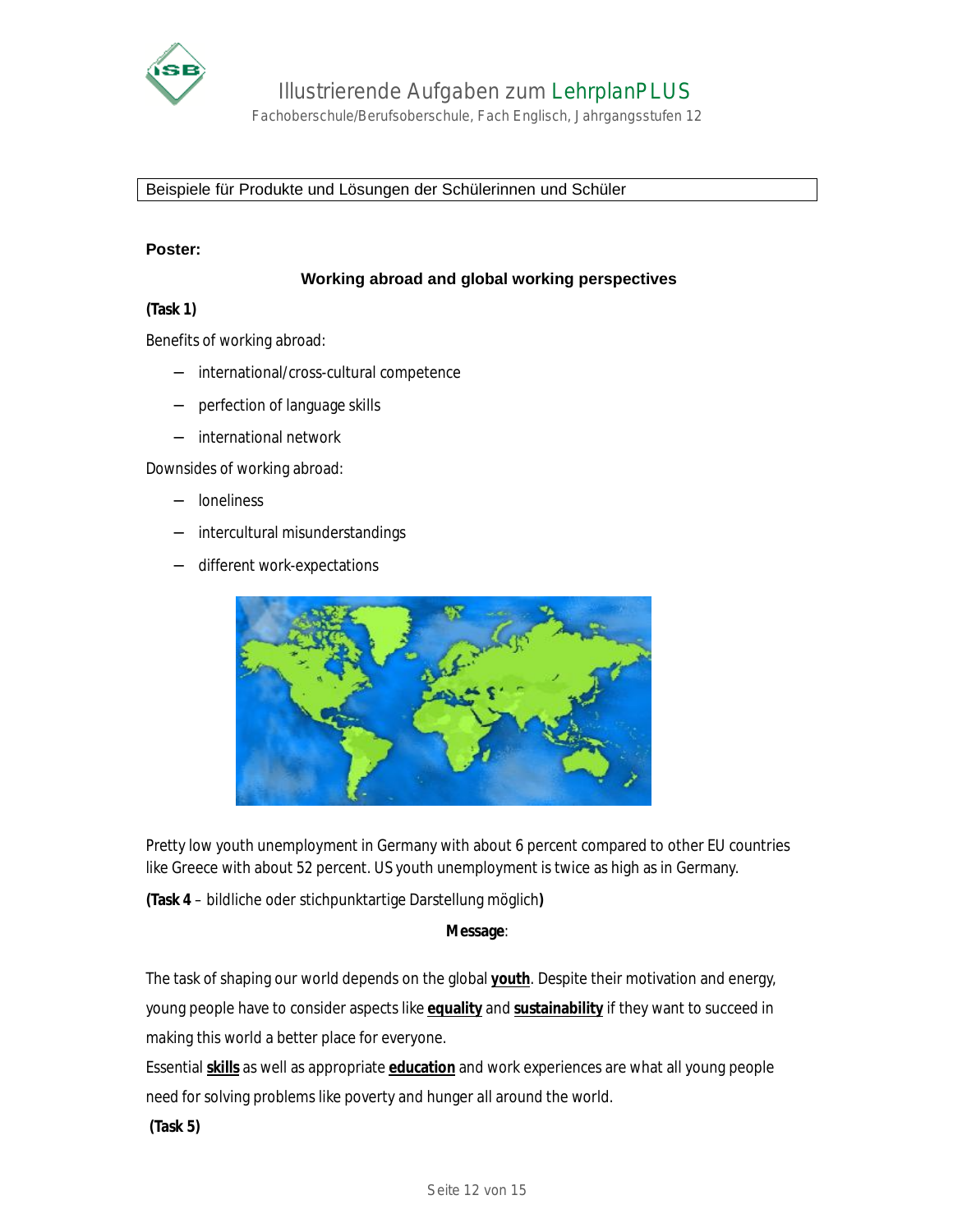

Fachoberschule/Berufsoberschule, Fach Englisch, Jahrgangsstufen 12

### **Task 2:**

Vokabelarbeit

| <b>Linkes Bild</b>                       | <b>Rechtes Bild</b>                   |
|------------------------------------------|---------------------------------------|
| endeavour - Bemühen, Anstrengung,        | insurance - Versicherung              |
| <b>Unternehmen</b>                       |                                       |
| undertaking - Vorhaben, Unterfangen      | programs - Programme                  |
| venture - Risiko, Wagnis                 | polite - höflich                      |
| proposition - Vorschlag                  | education - Ausbildung                |
| corporate - gemeinsam                    | personality - Persönlichkeit          |
| adventure - Abenteuer                    | tips - Hinweise                       |
| company - Unternehmen                    | skills - Fähigkeiten                  |
| business - Geschäft, Unternehmen         | career - Karriere                     |
| task - Aufgabe                           | permanent - dauerhaft                 |
| client - Kunde                           | references - Referenzen               |
| unit - Einheit                           | temporary - zeitweise, vorläufig      |
| corporation - Unternehmen, Gesellschaft  | success - Erfolg                      |
| enterprise - Unternehmen, Konzern        | work - Arbeit                         |
| establishment - Institution, Errichtung, | job - Arbeitsstelle                   |
| Führungsschicht                          |                                       |
| organisation - Organisation, Struktur    | tie - Bindung                         |
|                                          | qualifications - Qualifikationen      |
|                                          | forms - Formular                      |
|                                          | salary - Gehalt                       |
|                                          | $phone - anrufen$                     |
|                                          | impress - beeindrucken                |
|                                          | portfolio - Portfolio                 |
|                                          | compensation - Ausgleich, Vergütung   |
|                                          | benefits - Vorteile                   |
|                                          | tests - Tests, Prüfungen              |
|                                          | degree - Grad, Ausmaß                 |
|                                          | questions - Fragen                    |
|                                          | employment - Beschäftigung, Arbeit    |
|                                          | resume - etwas übernehmen, fortsetzen |
|                                          | experience - Erfahrung                |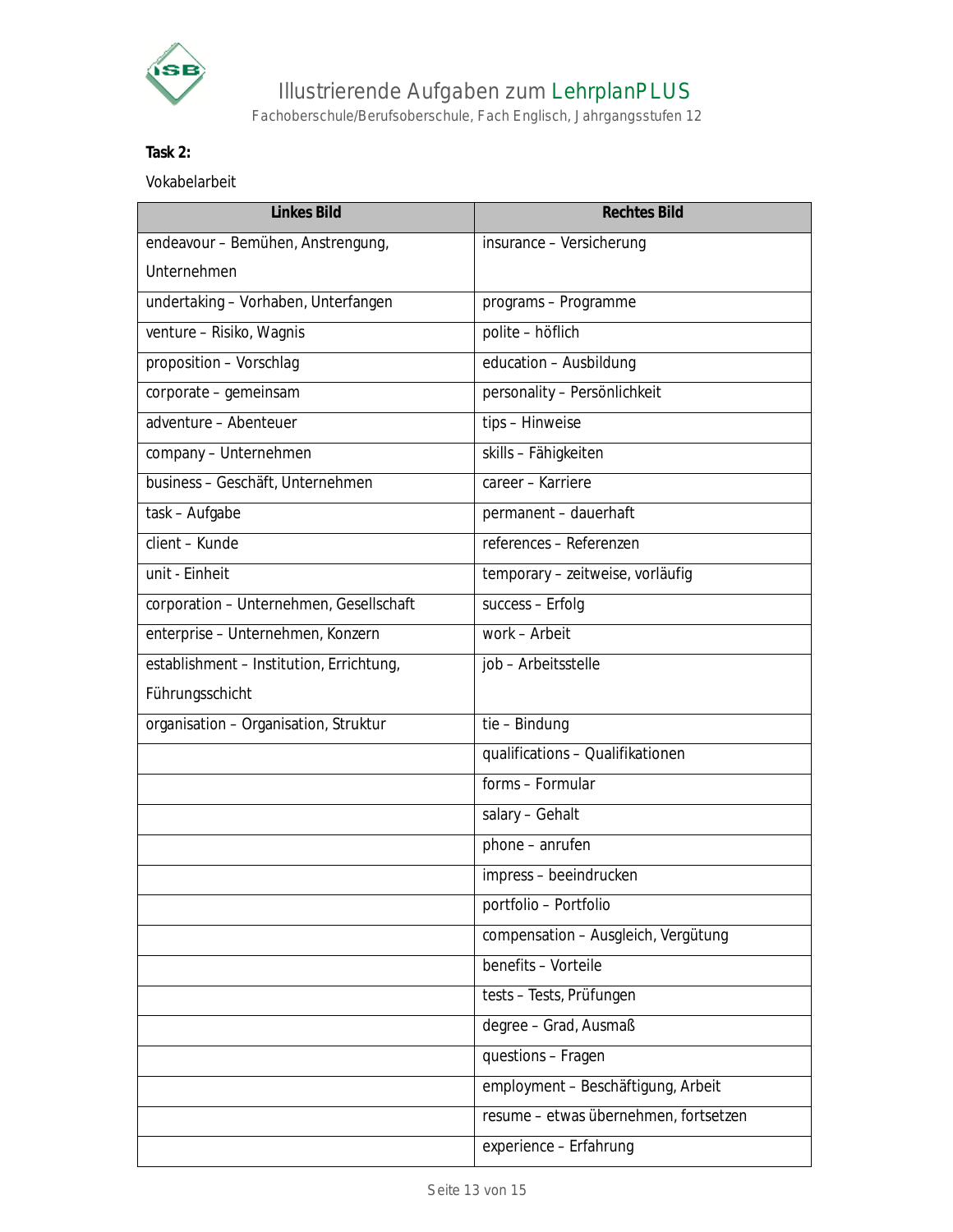

Fachoberschule/Berufsoberschule, Fach Englisch, Jahrgangsstufen 12

| candidate - Kandidat, Bewerber              |
|---------------------------------------------|
| interview - Interview                       |
| business – Geschäft, Unternehmen            |
| training – Training, Übung                  |
| virtual - virtuell                          |
| team - Team                                 |
| screening – Auswahlverfahren, Prüfverfahren |
| objective - Ziel, Zielsetzung               |
| skills – Fähigkeiten                        |
| agency - Behörde                            |
| application - Bewerbung                     |

**Task 3:** 

Multiple-Choice:

- 1. According to paragraph A, which of the following is true?
- B | 25% of young people in the Middle East and North Africa region are jobless.
- 2. Which of the following reasons why it is hard for young people to find work is mentioned

in paragraph B?

- $B$  | the prejudices of potential employers
- 3. Which effect of youth unemployment, or low-level employment, is **not** mentioned in paragraph C?
- $D$  the gradual decline of family values
- 4. According to paragraphs D and F, which of the following is **not** a concern of the global youth?
- B unlimited opportunities
- 5. In paragraph E, the writer says that policymakers must focus on those young people who are …
- A underprivileged.
- 6. The "report" mentioned in line 26 was compiled by …
- D a United Nations work group.
- 7. The article is a/an …
- $A \mid$  appeal to political and economic leaders to act now.